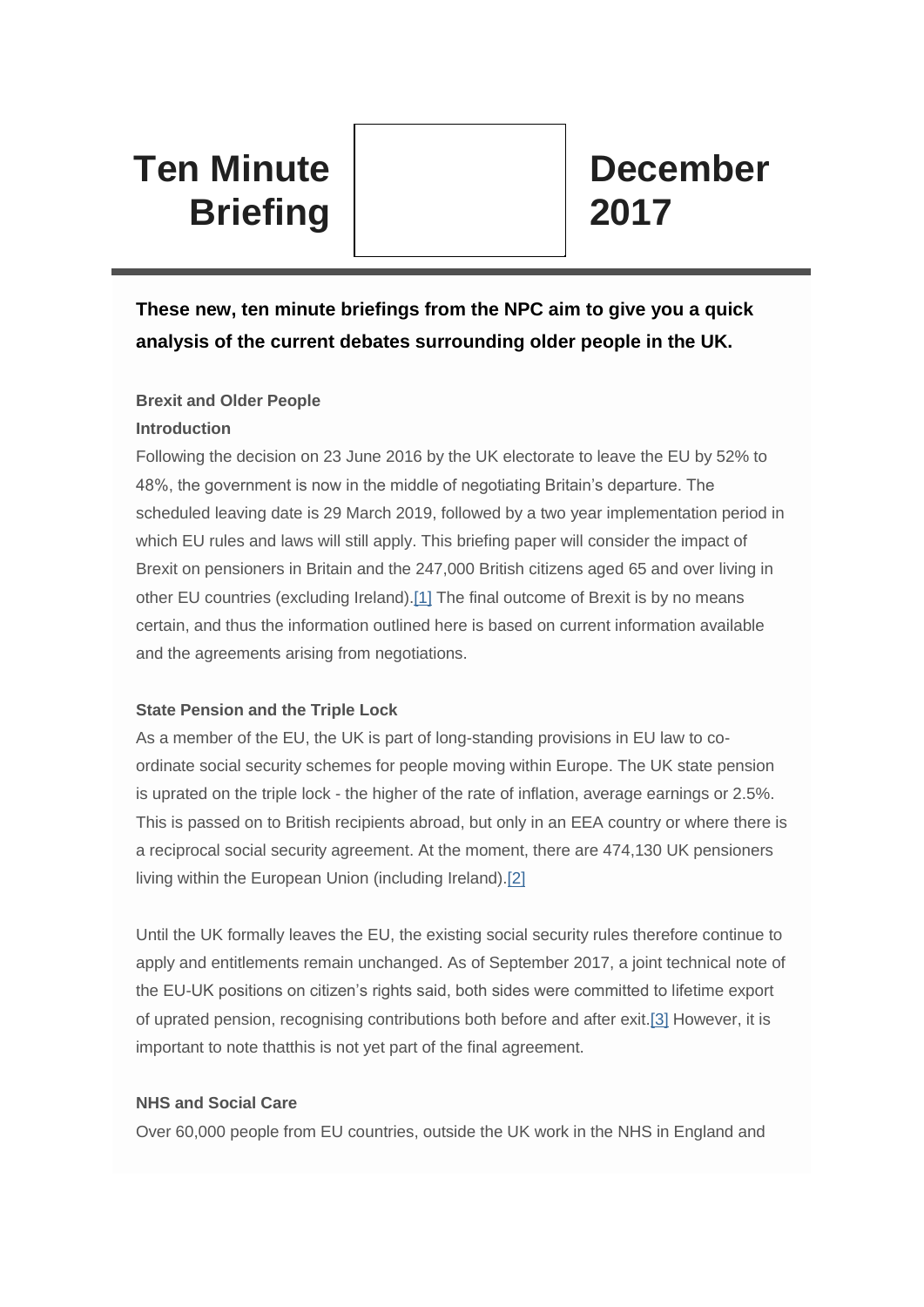<span id="page-1-1"></span><span id="page-1-0"></span>around 90,000 in adult social care[.\[4\]](#page-2-3) As of December 2017, a joint document from the UK and the EU stated that both EU Citizens and UK nationals can continue, "to live, work or study as they currently do under the same conditions as under EU law"[.\[5\]](#page-2-4) Anyone who arrives legally before the  $29<sup>th</sup>$  March 2019 will therefore have the right to stay. EU citizens in the UK will also have equal access to social security, health care, education and employment. However, the biggest concern surrounds long term recruitment.

<span id="page-1-2"></span>At this early stage, the impact of Brexit on the recruitment sector has proved too difficult to measure. Whilst certainly, there has been a slowdown in recruitment from EU nations, this cannot be deemed to be solely the cause of the referendum. Other factors cited include the introduction of language testing for EU nurses[.\[6\]](#page-2-5) However, many EU workers have already left and there is much uncertainty about the long-term future of the ones remaining.

#### **Protecting British citizens living in the EU**

UK citizens who move elsewhere in the EU before Brexit day will have the right to stay in that country. However, it is unclear whether they will receive automatic residency rights and whether they can uphold their right to freedom of movement.

#### **Holidaying in the EU**

The European Health Insurance Card (EHCI) currently offers vital medical protection for British citizens holidaying in the EU. It has been agreed by the EU and Britain that existing EHCI arrangements will be protected for the time being. However, a deal on what will happen following Britain leaving the EU remains unclear.

#### **Human Rights protection**

Since the UK joined the EU, EU legislation and EU Court of Justice judgments have frequently required improvements to UK anti-discrimination law. The UK is a signatory to two key human right documents with Europe. One is the European Convention of Human Rights (ECHR) and the other is the EU Charter on Fundamental Rights (CFR). The former will not be affected by Brexit as this convention is separate from the EU. However, in the current form of the EU withdrawal bill the CFR will not apply in Britain following March 2019.

The Equality and Human Rights Commission has lobbied for the Charter's inclusion in UK law, saying it protects certain rights, including those specifically for older people. For